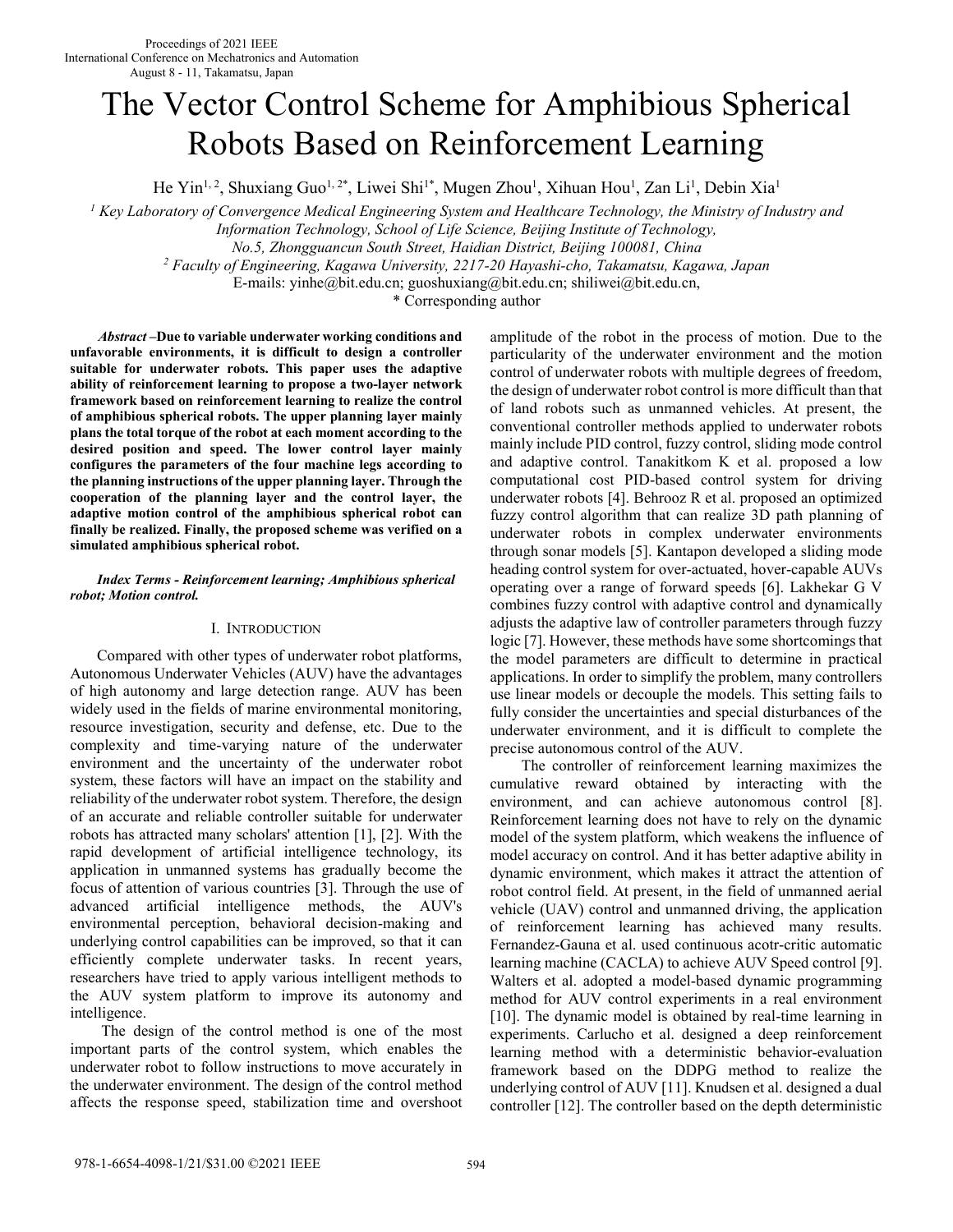strategy gradient method is responsible for the movement in the horizontal plane, while the PD controller is responsible for the movement in the vertical plane.

Therefore, we hope to propose a motion control scheme suitable for amphibious spherical robots, which can adapt to variable underwater working conditions and has versatility. In response to these needs, this paper uses the adaptive ability of reinforcement learning to propose a two-layer network framework based on reinforcement learning to realize the control of the amphibious spherical robot. First, the combined force control of the amphibious robot is achieved through the training of the lower control layer. Then, by calling the lower control layer to train the upper planning layer, the total torque of the robot at each moment can be planned according to the desired position and speed. Through the cooperation of the planning layer and the control layer, the movement of the amphibious spherical robot can finally be realized. Compared with traditional control strategies, the proposed scheme does not depend on precise model parameters and has strong adaptability. In addition, the two-layer architecture design can shorten the training time of reinforcement learning and has strong versatility.

The rest of this paper is organized as follows. Section II presents a brief introduction about our new generation amphibious spherical robot. The background knowledge about reinforcement learning and the general framework of our proposed method for the amphibious spherical robots is presented in Section III. Experiments and results are provided in Section IV to assess the performance of the proposed approach. Section V provides a conclusion of the paper.

#### II. THE STRUCTURE OF THE AMPHIBIOUS SPHERICAL ROBOT

In this section, we give a brief introduction about our new generation amphibious spherical robot and sensors mounted on the robot.

 On the basis of the robots mentioned in references [13]- [17], a new generation of amphibious spherical robots with more perfect performance has been developed. The structure of the robot is shown in Fig. 1. The appearance of the amphibious spherical robot is designed to be spherical in order to reduce the resistance of underwater movement. The amphibious spherical robot consists of two parts: the control part and the drive part. The control part is located in the upper hemisphere of the robot. It is mainly responsible for the perception of the environment and the acquisition of its own state information, as well as the control of the robot. It is equipped with binocular industrial camera inertial sensor, GPS positioning module and depth sensor. The driving part is located in the lower hemisphere of the robot. It is mainly responsible for the movement of the amphibious spherical robot on the road and in the water. The drive part includes water jet and steering gear. The maximum speed of this amphibious robot in the water can reach 60 cm/s, and the maximum crawling speed of the robot on land is 6.05cm/s.



Fig. 1. The structure of proposed amphibious spherical robot.



Fig. 2. The structure of the mechanical leg.

 In order to enable the robot to work both on land and underwater, a mechanical leg is designed, and the structure is shown in Fig. 2. The mechanical leg consists of three joints, three connecting rods and a water-jet thruster. The three joints are TC joint (Thoraco-Coxal joint), CTr joint (Coxa-Trochanteral joint) and FTi joint (Femur-Tibia joint). TC joint, CTr joint and FTi joint correspond to TC servo, CTr servo and FTi servo respectively. The three connecting rods are hip bone connecting rod, femoral connecting rod and tibia connecting rod. The water jet thruster can generate thrust in the water to propel the robot. The servo on each mechanical leg can control the angle of the mechanical leg to change the direction of thrust generated by the water jet thruster. By configuring the parameters of the servo and the water jet thruster, the desired torque can be generated, so as to realize the motion control of the robot.

#### III. METHOD

In this section, a reinforcement learning scheme suitable for amphibious spherical robots is proposed. It is used to control the underwater movement of amphibious spherical robots.

#### *A. Reinforcement learning statement*

In the past, the application of reinforcement learning in the field of robot control was limited to low-dimensional discrete state space and action space. However, complex tasks in the real world usually have high-dimensional state spaces and continuous action spaces. In 2015, the DeepMind team proposed a DQN algorithm combining deep neural networks and reinforcement learning [18], which solved the problem of high-dimensional input. But it is still difficult to apply DQN to continuous-action tasks. On the basis of deep reinforcement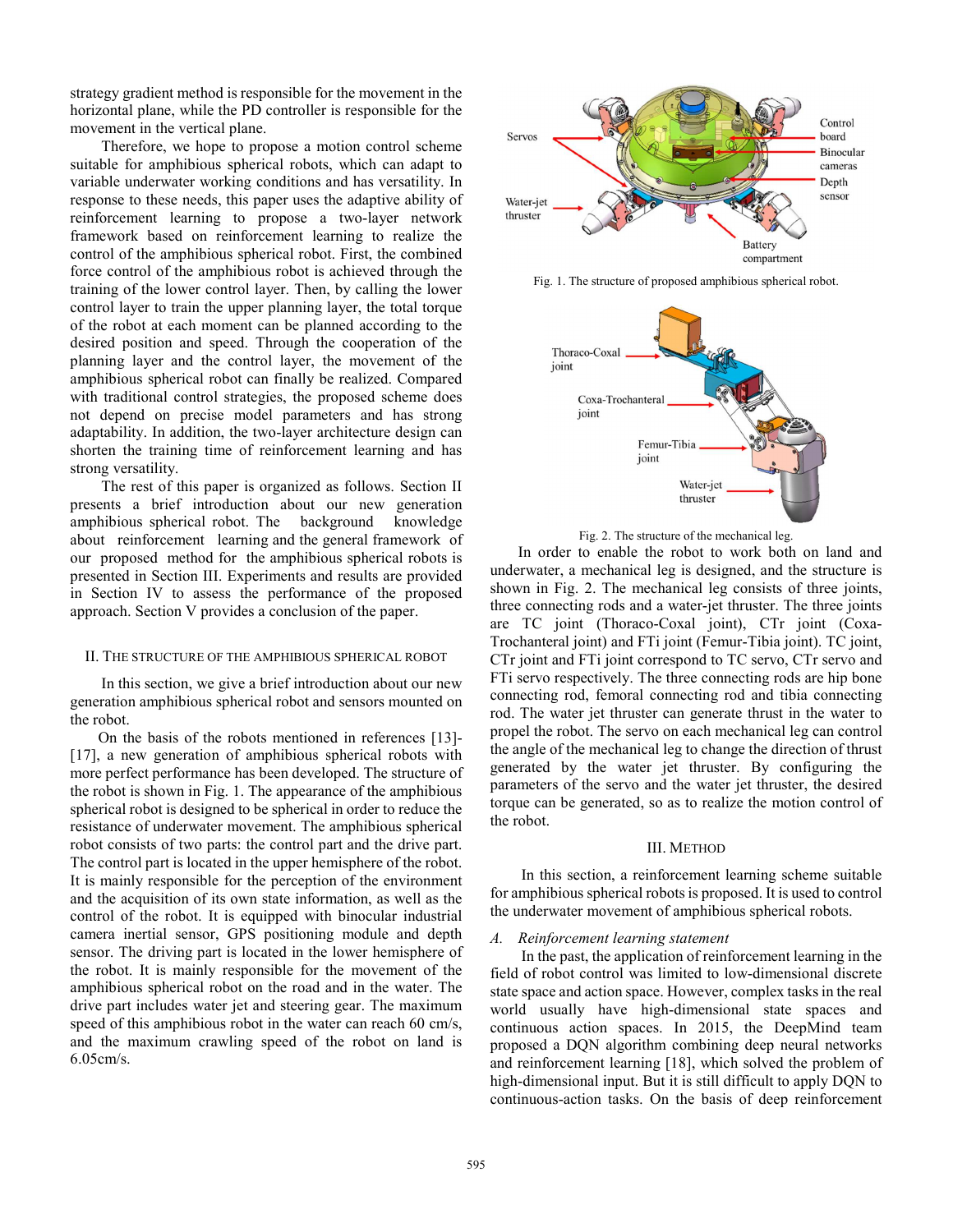learning, Lillicrap et al. designed a deep deterministic policy gradient (DDPG) method for the continuous state/action space to realize the control of continuous actions.

 Reinforcement learning generally contains two main parts: Agent and environment. Its basic idea is to make the agent learn the strategy of completing specific tasks in the process of interaction with the environment. Agents continuously adjust their strategies to deal with the environment according to the strategies they have learned and the feedback they have obtained from the environment until they obtain the maximum reward. Reinforcement learning problems can be modeled by Markov Decision Process (MDP). MDP is defined by the fourtuple  $\leq S$ , A, R, W $\geq$ , where S is the set of environmental states, A is the set of agent actions, R is the reward function, and W is the state transition function. In each time, the agent can get an observation S<sub>t</sub> of the current state. Let  $\pi(a|s) = P(A_t =$  $a|S_t = s$ ) be the probability that the agent will take action  $A_t$ when the state is  $S_t$ , which is the action strategy of the agent. In each time, the agent can get an observation  $S_t$  of the current state. Then the Agent takes action  $a_t$  based on the current state  $S_t$  and action strategy. At time  $t+1$  after the end of the action, the state of the environment changes, and the agent gets rewards  $R_{t+1}$  and observations of the new state  $S_{t+1}$ . Then the agent adjusts its action strategy based on the rules determined in advance. This process is continuously executed until the number of learning times or learning goals are reached. The cumulative reward U in the learning process is the attenuated sum of all rewards obtained, which can be defined as:

$$
R_t = R_1 + \gamma R_2 + \gamma^2 R_3 + \cdots \qquad (1)
$$

where  $\gamma \in [0,1]$  is the reward discount factor. Since the purpose of reinforcement learning is to obtain the optimal action strategy by maximizing the cumulative reward, it is necessary to consider the influence of the state of the agent and the actions taken on the cumulative reward. Then the action value function  $Q_{\pi}(s, a)$  can be defined as

$$
Q_{\pi}(s, a) = E(U_t | S_t = s, A_t = a)
$$
\n<sup>(2)</sup>

 The DDPG structure includes an actor network with a parameter of  $\theta^{\pi}$  and a Critic network with a parameter of  $\theta^{Q}$ . The actor network is used to generate the action strategy  $\pi$  of the agent, and the critic network is used to judge the quality of the action and guide the update of the action. Since the learning process of a single network is not stable, the strategy network and the value network are divided into a current network and a target network respectively. The current network and the target network have the same structure and different update frequencies. The Critic current network is responsible for updating the value network parameter  $\theta^Q$  and calculating the current *Q*. The Critic target network is responsible for calculating the *Q'* part of the target *Q*. The loss function of the current value network is defined as

where

$$
J(\theta^Q) = \frac{1}{m} \sum_{j=1}^m \omega^j (y^j - Q(S_t^j, A_t^j, \theta^Q))
$$
 (3)

$$
y^{j} = \begin{cases} R^{j}, end^{j} \\ R^{j} + \gamma Q(S_{t+1}^{j}, A_{t+1}^{j}, \theta^{j}), not end^{j} \end{cases}
$$
  
\n*m* is the number of samples,  $\omega^{j}$  is the weight corresponding to

sample *j*,  $Q(S_t^j, A_t^j, \theta^Q)$  is the action value of sample *j* when the

state is  $S_t$ , which is evaluated by the current value network,  $y^j$ is the target action value of sample *j* calculated by the target value network.  $R^{j}$  is the instant reward obtained by the sample *j* taking action  $A_t$  when the state is  $S_t$ , and  $\gamma$  is the discount factor. The actor current network is responsible for updating the policy network parameters  $\theta^{\pi}$  and selecting the current action  $A_t$  according to the current state  $S_t$ . The actor target network is responsible for selecting the optimal next action  $A_t$  according to the next state  $S_t$  sampled in the empirical playback pool. The loss function of the current actor network is defined as

$$
J(\theta^{\pi}) = -\frac{1}{m} \sum_{j=1}^{m} Q(S_t^j, A_t^j, \theta^Q)
$$
 (5)

The target value network and target strategy network are updated in the following ways:

$$
\theta^{\hat{Q}} \leftarrow \tau \theta^Q + (1 - \tau) \theta^{\hat{Q}} \tag{6}
$$

$$
\theta^{\pi} \leftarrow \tau \theta^{\pi} + (1 - \tau) \theta^{\pi} \tag{7}
$$

where  $\tau$  is the soft update coefficient, and the update speed of the neural network can be controlled by adjusting  $\tau$ .

## *B. General Framework*

Considering the motion pattern of the amphibious spherical robot in the underwater environment, a two-layer deep reinforcement learning network based on DDPG is proposed. The structure diagram of the whole scheme is shown in Fig.3. The proposed control scheme can control the amphibious spherical robot to generate the corresponding leg angle and thrust configuration according to the desired position, so as to realize the underwater motion control of the amphibious spherical robot.



Fig.3. General framework for the proposed two-layer reinforcement learning neural network.

The proposed two-layer reinforcement learning neural network includes two parts: the upper planning layer and the lower control layer. The operating frequency of the upper planning layer is 1 Hz, and the operating frequency of the lower control layer is 10 Hz. Avoid damaging the robot by setting the drive interval. The upper planning layer mainly plans the total torque of the robot at each moment according to the desired position and speed. The input of the upper planning layer includes the desired position and speed and the state of the robot. The output of the upper planning layer is the total torque at time *t*, which is mainly used to guide the lower controller to produce corresponding motion. The lower control layer mainly configures the parameters of the four machine legs according to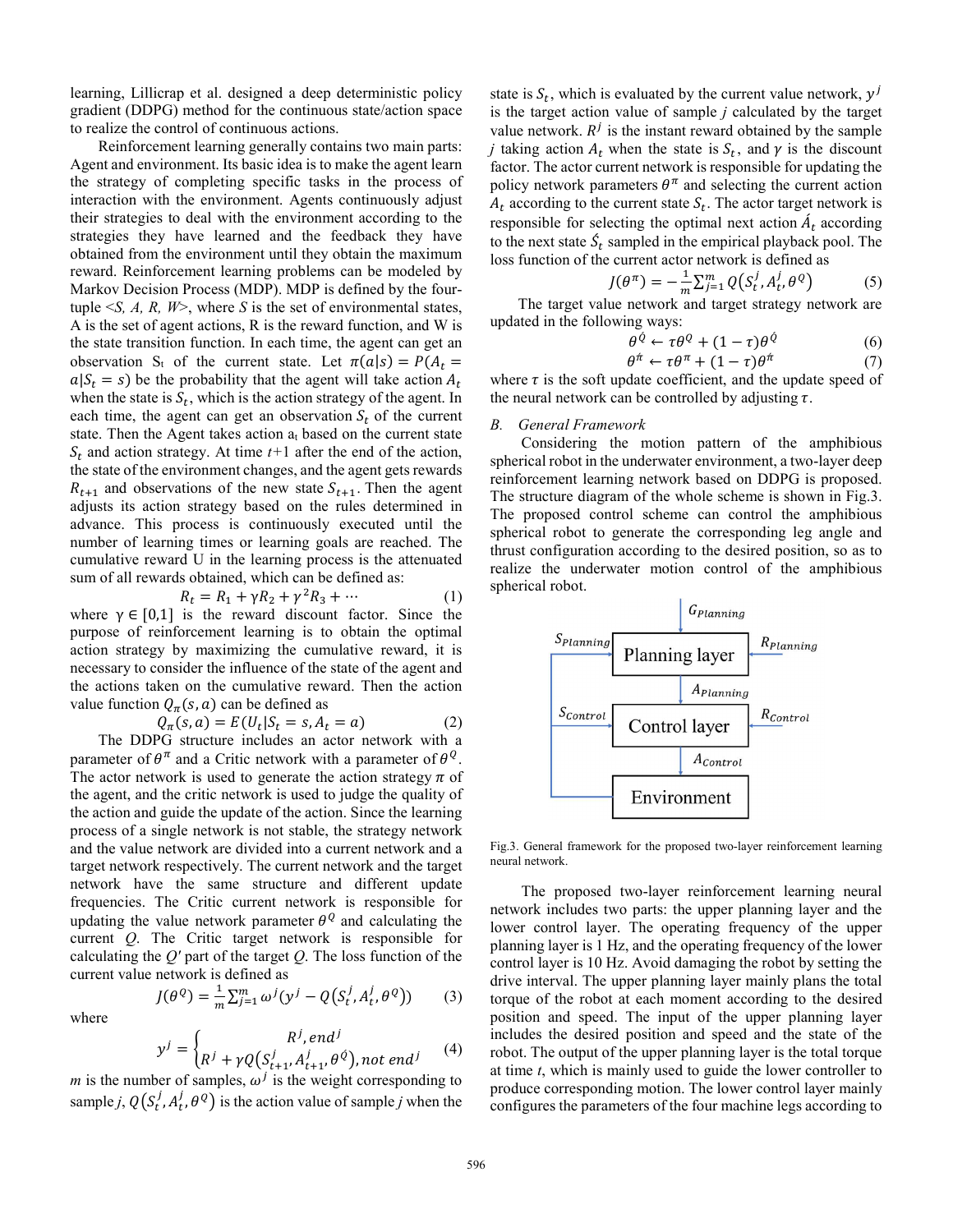the planning instructions of the upper planning layer. The input of the lower control layer is the total output torque of the upper planning layer. The output of the lower control layer is the parameter configuration of the four machine legs, which can configure the angle and thrust of the four machine legs to control the movement of the robot. Through the monitoring of sensors, the observation of the robot state can be obtained, which is the feedback of the environment. By judging whether the robot achieves the expected goal, the upper planning layer can be rewarded  $R_{Planning}$ . By judging whether the robot generates a total torque  $A_{Planning}$ , the lower control layer can be rewarded  $R_{Control}$ .

#### *C. The Lower Control Layer*

 The responsibility of the lower control layer is to generate a suitable machine leg configuration based on the control signal of the upper planning layer, so as to generate the desired resultant force to push the robot. Each time, the input of the lower control layer includes the observation of the robot state and the expected resultant force from the upper planning layer. The output of the control layer is the state configuration of the robot's four legs.

 In the process of robot motion control, we simplified the robot model. We fixed the tibial joints and tibial joints of the amphibious spherical robot so that the amphibious spherical robot can only move on the surface of the water. Therefore, the movement of the robot can be realized by the angle of the hip joint of each leg and the thrust of the water jet. The relationship between the torque and the configuration of the leg parameters is shown in Fig.4. The state  $S_{Control}$  of the robot can be represented by a vector, which consists of two parts  $S_{Angel}$  and  $S_{Thrust}$ .  $S_{Angel}$  is the angle of each mechanical leg, and  $S_{Thrust}$ is the thrust generated by the water jet on each mechanical leg. The desired motion of the robot can be achieved by properly configuring the state of four legs for the robot. In addition, the error between the desired resultant force and the actual resultant force is also regarded as a state. In order to ensure that the resultant force generated remains stable, a flag state is also regarded as an observation state, which indicates the duration of the resultant force. This yields an 11D action space. The goal of the control layer is  $G_{control}$ , which comes from the planning layer.  $G_{Control}$  represents the expected sum torque of the robot, which is a two-dimensional vector. It can be calculated by the planning layer according to the desired position and speed. The neural network of the planning layer is represented by a fourlayer neural network. The receiving input of the neural network is the state  $S_{Control}$  and target  $A_{Planning}$  of the robot. The output of the natural network is action  $A_{Control}$ , which is the configuration parameter of the four mechanical legs. The value function of the planning layer is modeled by a similar network, but there is only one linear unit in the output layer.

 According to the requirements of the expected total torque, by reasonably configuring the parameters of each mechanical leg, it can not only realize the expected motion of the amphibious spherical robot, but also protect the mechanical structure, save energy and increase the endurance time. According to this, when the expected total torque of the robot is given by the planning layer, the total reward function of the control layer is defined as:

$$
R_{control} = \omega_f (\boldsymbol{f}_t - \boldsymbol{f}_r)^T (\boldsymbol{f}_t - \boldsymbol{f}_r)
$$
(8)

where  $f_{t-1}$  is the thrust of the water jet motor at the previous moment. The reward function  $R_{Control}$  is about the reward function of the thrust of the water jet motor, which is used to reward the error between the expected resultant force and the actual resultant force.



Fig.4. The relationship between the torque and the configuration of the leg parameters.

### *D. The Upper Planning Layer*

The function of the planning layer is to generate corresponding action planning signals according to the required position information. Compared with the control layer, planning does not directly control the robot, but generates the goal of the control layer to control the movement of the robot. Through the cooperation of the planning layer and the control layer, the movement of the amphibious spherical robot can finally be realized. Therefore, the planning layer can be regarded as a transition layer, which converts the input instructions into commands that the robot can execute. Each time, the input of the planning layer includes the desired position and the feedback of the state. The output of the planning layer is the expected resultant force, which is also the input of the control layer.

In order to achieve precise control of the speed and position of the amphibious spherical robot, the feedback state of the planning layer includes position information. Each state  $S_{Planning}$  is a vector, which contains position and velocity characteristics.  $S_{Position}$  is a two-dimensional coordinate vector, which is the position feedback of the amphibious spherical robot. And  $S_{speed}$  is also a two-dimensional coordinate vector, which represents the speed of the robot.  $S_{\text{Acceleration}}$  is also a two-dimensional coordinate vector, which represents the acceleration of the robot. In addition, in order to keep the robot stable at the desired position, a flag state is also regarded as an observation state, which represents the maintenance time of the robot at the desired position. Therefore, the state space of the planning layer is a 7D space. The output of the planning layer is a resultant force, which is the goal of the control layer. Due to the simplification of the motion of the amphibious robot, the output of the planning layer is a vector in a two-dimensional plane. The neural network of the planning layer is represented by a three-layer neural network, which regards  $S_{Planning}$  and  $G_{Planning}$  as inputs, and outputs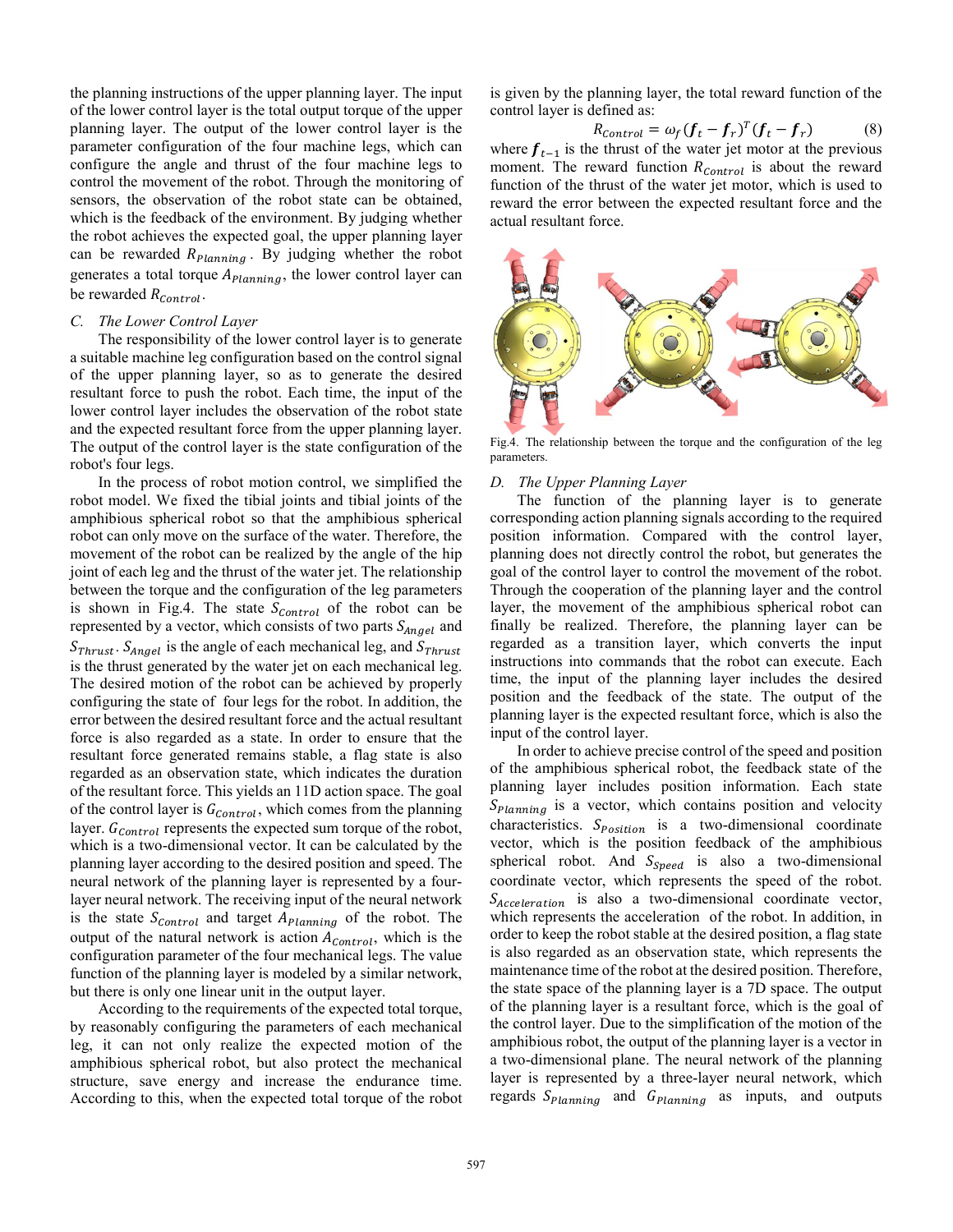$A_{Planning}$ . The planning layer value function is modeled by a similar network.

In order to ensure that the amphibious spherical robot can reach the desired position in the water, the reward function is also designed. The reward function of the amphibious spherical robot moving in the water is defined as

$$
R_{Planning} = \omega_p R_p \tag{9}
$$

where  $R_p$  is the position reward. It is used to reward the error between the desired position and the actual position

 Through the constraints of the above four reward functions, accurate planning of the motion of the amphibious spherical robot can be realized

## IV. SIMULATION AND RESULTS

In this section, the two-layer reinforcement learning motion control scheme for the amphibious spherical robot is verified by simulation. The performance of the lower control layer and the upper planning layer are verified and analyzed respectively.

#### *A. Experimental Setup*

 In the simulation, OpenAI gym and tensorflow were used to verify the proposed motion control scheme. OpenAI gym is Open source interface to reinforcement learning tasks. In the simulation environment, a simple model based on the shape and parameters of the amphibious spherical robot is built. The basic parameters of the robot in the simulation environment are exactly the same as those of the actual robot. In addition, due to the simplification of the robot movement, the tibial joint and the tibial joint of the amphibious spherical robot are fixed, so the amphibious spherical robot can only move on the surface of the water. Reinforcement learning is trained by a computer with a main frequency of 2.2GHz and a memory of 8Gb.

# *B. Experimental Result*

 In the simulation, the control layer is first trained separately. The training process of the control layer is shown in Fig.5. It can be seen from the figure that when the training iteration reaches 300 times, the control layer can already get a higher reward. It implies that the control layer can generate corresponding leg configurations according to the desired resultant force.



In order to verify the control effect of the control layer, the control layer is set to track a desired resultant force in the simulation. The resultant force of this desire is defined as

$$
\begin{cases} x_t = d\sin(\alpha_t) \\ y_t = d\cos(\alpha_t) \end{cases} \tag{10}
$$

where  $d = 100$  is the magnitude of the resultant force, and  $\alpha$  is the direction of the resultant force. The error of the resultant force generated by the control layer and the desired resultant force is shown in Fig.6, where Fig (a) is the amplitude error, and Fig (b) is the direction error. It can be seen from the figure that the control layer can generate accurate resultant force by setting the parameters of the legs.



Fig.6. The error between the desired resultant force and the actual resultant force. (a) Amplitude error. (b) Angle error.

In the simulation, the planning layer was also trained 900 times, and the training results are shown in Fig.7. As can be seen from the figure, when the number of training reaches 300 times, the planning layer can already get a higher reward score, which means that the planning layer can generate a reasonable joint effort plan based on the desired location.



The robot is set to track a square trajectory in order to verify the control effect of the planning layer, where the side length of the square trajectory is 100cm. The error of the robot trajectory between the desired trajectory on the x-axis and the y-axis is shown in Fig. 8, where the error of the x-axis in the Fig. 8(a) and the error of the y-axis in the Fig. 8(b). The results show that the robot can still track the desired trajectory steadily despite some fluctuations in the motion trajectory.



Fig.8. The error between the desired position and the actual position. (a) Error